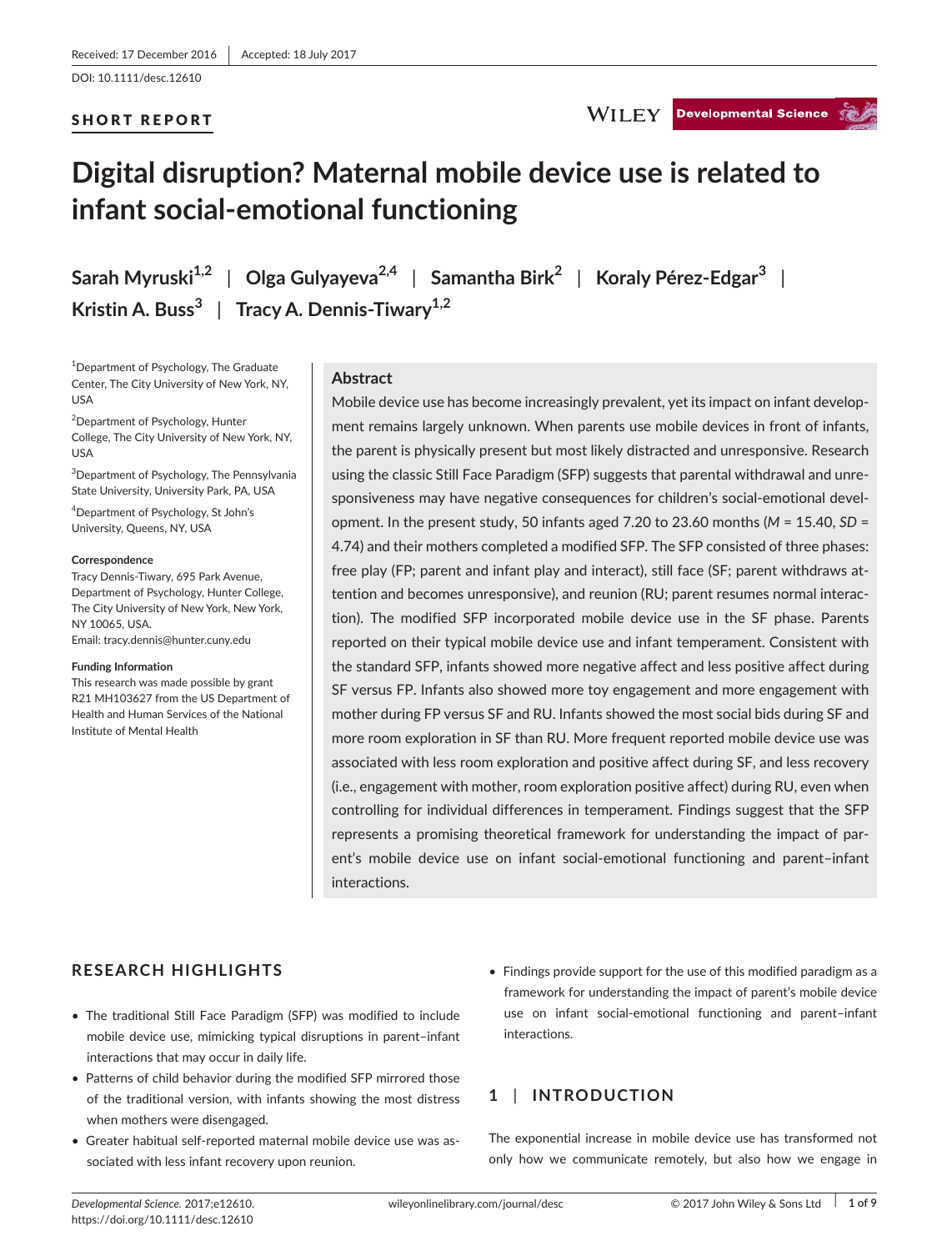**2 of 9 • MYRUSKI ET AL. Developmental Science (2)** 

face-to-face interactions. Greater mobile device use in adults has been associated with mental health problems, including anxiety (Reid & Reid, 2007; Sapacz, Rockman, & Clark, 2016). However, little is known about the impact of device use on parent–infant interactions. Frequent use of mobile devices during these interactions may decrease the quality of the social exchange by limiting opportunities for the in-the-moment emotional feedback essential for emotion regulation development (Field, 1994).

Infant behavior during dyadic interactions can be assessed using the Still Face Paradigm (SFP; Braungart-Rieker et al., 2014; Fuertes, Santos, Beeghly, & Tronick, 2006; Montirosso, Casini et al., 2015; Montirosso, Provenzi et al., 2015; Provenzi, Borgatti, Menozzi, & Montirosso, 2015; Tronick, Als, Adamson, Wise, & Brazelton, 1978), a classic laboratory behavioral task that examines infant responses to social cues by a parent, consisting of three phases: Free Play (FP), Still Face (SF), and Reunion (RU). The FP phase serves as a baseline for parent–infant play, while the SF phase disrupts this interaction by making the parent cease initiating or responding to social cues, while maintaining eye gaze. Infant behavior during the SF phase is characterized by decreased positive affect and gaze, and increased negative affect (Mesman, van IJzendoorn, & Bakermans-Kranenburg, 2009). Maternal regulation of infant emotion is absent during this phase, and when bids for emotional reciprocation are not returned, the infant tends to respond with distress and confusion (Montirosso, Casini et al., 2015; Montirosso, Provenzi et al., 2015; Provenzi et al., 2015; Trevarthen, 1977). Finally, the RU phase provides an opportunity to repair subsequent mismatches in dyadic behavior by resuming interactive play. The current study created a modified version of the classic SFP by employing a novel SF phase that introduced an ecologically valid mechanism (mobile device use) that *in effect* may typically make parents unavailable to infants in daily life.

Infant behavior during the SFP is related to broader patterns of emotional and social well-being, with greater positive affect and social bids during the SF phase predicting secure attachment (Braungart-Rieker et al., 2014; Fuertes et al., 2006; Kiser, Bates, Maslin, & Bayles, 1986; Tronick, Ricks, & Cohn, 1982). In addition, infant individual differences are related to their behavior during the SFP. For example, infants with greater parent-rated temperamental negative affectivity showed reduced self-comforting during SF, potentially blunting regulation and recovery during RU (Braungart-Rieker, Garwood, Powers, & Notaro, 1998; Mesman et al., 2009). In addition, Rothbart, Ziaie, and O'Boyle (1992) found that self-regulatory behaviors during the task were related to infant temperament. For example, activity level was negatively related to oral self-soothing, fear scores were positively related to inhibited reach and negatively related to approach, and attention disengagement was negatively related to distress and positively related to positive affect.

A large body of research has also established the SFP as an analog for dyadic interactions between a depressed mother and her child (Field, 1994; Field et al., 2007). In one study, the SF phase elicited less distress in infants of depressed mothers compared to controls (Field et al., 2007), potentially since this lack of emotional responsiveness tends to be more habitual in day-to-day interactions for infants of depressed mothers.

Several studies have modified components of the classic SFP. In one study, modifications included mothers wearing masks while maintaining eye contact and vocal interactions with their children, or drinking from a bottle while maintaining eye contact and a neutral, unresponsive face. Infants only displayed negative affect in response to the traditional still face but not to the modified versions (Legerstee & Markova, 2007), suggesting that infants may have interpreted the mothers' unresponsiveness differently when tied to a novel behavior. In another study using a modified SF phase in which mothers played with another infant, 6-month-old infants responded with heightened sadness and interest that exceeded that of the traditional SFP (Hart, Carrington, Tronick, & Carroll, 2004). A third study modified the traditional SFP for use with toddlers by using the same three phases, but placing them in the middle of a longer mother–child free play session (Weinberg, Beeghly, Olson, & Tronick, 2008). Toddlers showed similar response patterns as infants, including the classic still face effect, but also exhibited a wider array of responses, including vocalizations that expressed an effort to understand the reason for the mother's unresponsiveness. Thus, Weinberg and colleagues (2008) demonstrated that the SFP can be used to examine behavior across a wider age range than previously examined.

Similar to the key components of the classic SFP, parent mobile device use in front of infants causes the parents to be physically present but putatively distracted and unresponsive. While mobile device use is pervasive, only two studies to date have investigated how engagement with devices may interfere with parent–child interactions. One study found that during a structured interaction task, maternal mobile device use was common and associated with fewer mother–child interactions (Radesky et al., 2015). In a descriptive observational study, Radesky and colleagues (2014) found that parents who were deeply absorbed in mobile device use during meal times tended to respond to child bids for attention in insensitive or aggressive ways. However, no study to date has examined how infant social and emotional behavior is influenced by parental device use during dyadic interactions.

The first aim of the current study is to establish whether a modified SFP that incorporates maternal mobile device use could serve as an analog to the original SFP, probing the impact of distracted or unresponsive parents on child socioemotional behavior. Specifically, given that mobile device use may mimic the social and emotional disengagement present in the classic SFP, we predict that there will be greater negative affect, and less positive affect, during the SF phase, compared to the FP and RU phases. Also, we predict that dyadic interaction will resume upon the RU phase, with infants showing more engagement with mother in the RU phase compared to the SF phase. Second, we aim to examine whether or not maternal device use habits predict individual differences in infant behavior during the SFP. Specifically, based on research using the SFP with infants and depressed mothers (Field et al., 2007), we hypothesize that habitual device use will be associated with less negative responses from infants in the SF phase. That is, mothers who frequently use devices, particularly in front of their family and infants, may habitually show a lack of emotional responsiveness during interactions, making their infant more accustomed to such disruptions and thus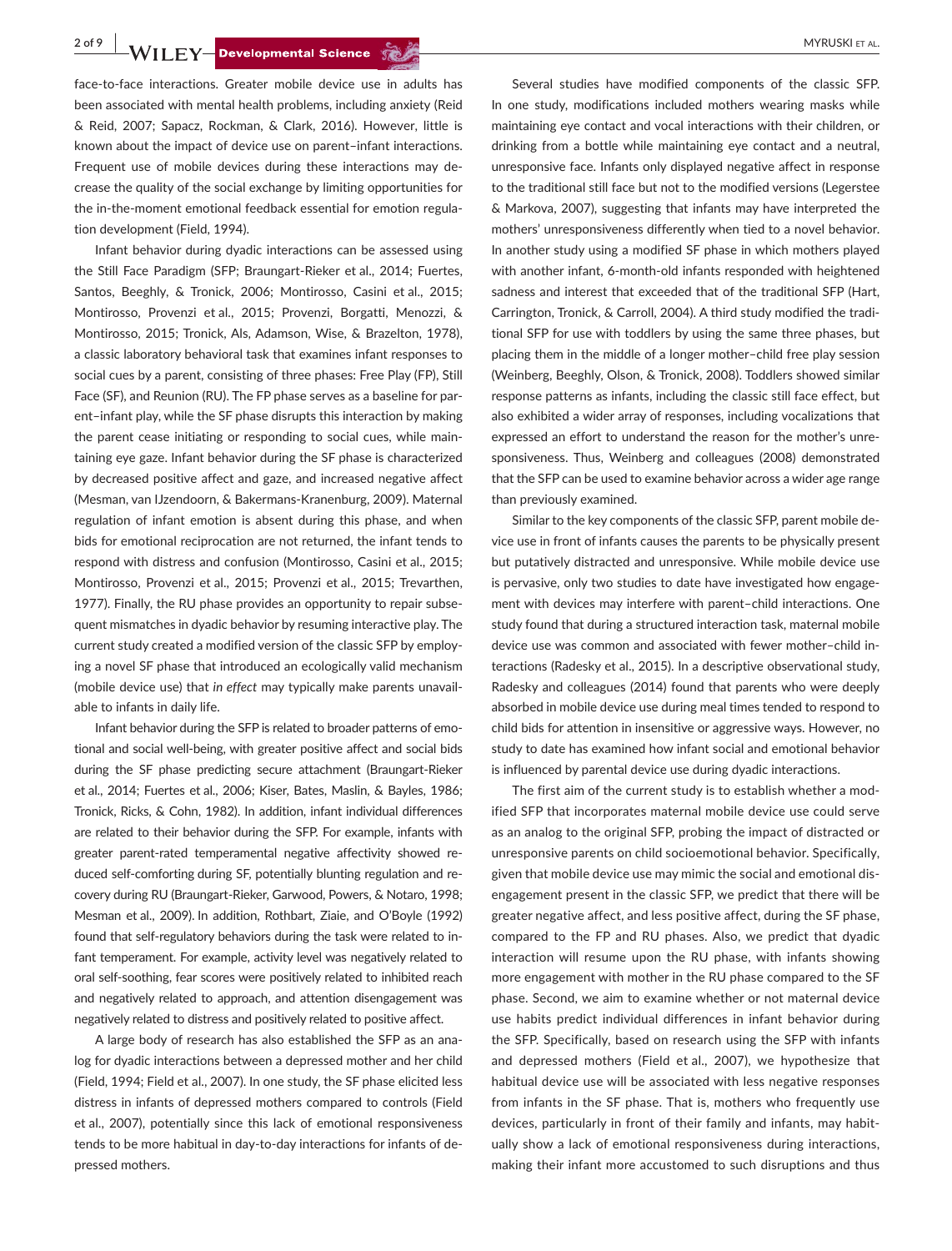eliciting less distress. Third, based on previous studies suggesting that temperament may make infants more sensitive to the still face disruption (Braungart-Rieker et al., 1998), we predicted that infants high in negative affect would show greater disruption during the SF and less re-engagement during the RU.

## **2** | **METHOD**

## **2.1** | **Participants**

Fifty infants (25 female) ages 7.20 to 23.60 months (*M* = 15.40, *SD*  $= 4.74$ <sup>1</sup> participated in a modified SFP with their mothers. Fortyfive (90.0%) parents reported their infant's ethnicity as White/Non-Hispanic, three (6.0 %) reported Hispanic, three (6.0 %) reported Asian/Pacific Islander, one (2.0 %) reported African-American, and one (2.0 %) reported Native American. All infants were born within 2 weeks of their due date, reported no major health complications, and were within normal birthweight ranges (*M* = 7.53 lb, *SD* = 1.14).

## **2.2** | **Materials**

## **2.2.1** | **The modified SFP**

Infants and their mothers participated in a modified SFP (Tronick et al., 1978), which consisted of three phases: a free play phase (FP; 5 minutes), during which mother and infant interacted as they naturally would during play time; a still face phase (SF; 2 minutes), during which an alarm signaled the mother to pick up a mobile device (iPod touch), interact only with the device, withdraw attention from their infant, become unresponsive, and allow their infant to play on their own; and a reunion phase (RU; 1 minute; signaled by a knock on a window), during which the mothers stopped using the device and resumed interacting with their infant as they did during FP. This modified SFP altered the protocol of the original SFP by instructing mothers to use a mobile device during SF, allowing infants to move around freely instead of confining them to a high chair, and allowing infants to have access to toys throughout the task. We also varied the durations for each of the three SFP phases. A key difference between the modified SFP and the original SFP is that we did not require mothers to maintain eye contact while avoiding any communication with infants, which was a feature present in the original SFP. These modifications were intended to increase the ecological validity of the SFP by including features that more closely mimicked scenarios that may arise in everyday life.

#### **2.2.2** | **Behavioral coding**

The SFP was video-recorded and scored by three reliable raters. Reliability was computed across 20% of participants using Cohen's kappa, and ranged from .71 to .98 (*M* = .85, *SD* = .03). Presence or absence of each behavior (0, 1) was coded in 15 second epochs. Average scores were computed (number of epochs each behavior was performed divided by total number of behaviors) for each phase (FP, SF, RU) to account for individual differences between children who showed

**Developmental Science Contract Contract Contract Contract Contract Contract Contract Contract Contract Contract Contract Contract Contract Contract Contract Contract Contract Contract Contract Contract Contract Contract C** 

generally higher and lower behavioral frequencies overall. Behaviors performed by at least 25% of infants in at least one phase were selected for analyses (negative affect, positive affect, toy engagement, engagement with mother, social bid, room exploration; Table 1).<sup>2</sup>

#### **2.2.3** | **Questionnaires**

Parents self-reported their mobile device use including habitual device use frequency per day  $[(1)$  less than 30 min; (2) 1 hour; (3) 1-3 hours; (4) 3–5 hours], use in front of family, and use in front of infant  $[(1)$  do not use in presence; (2) less than 30 min; (3) 1 hour; (4) 1-3 hours; (5) 3–5 hours], as well as the total number of communication types used (e. g. texting, email, etc.).

Participants also completed the Revised Infant Behavior Questionnaire Short Form [IBQ-R; (Putnam, Helbig, Gartstein, Rothbart, & Leerkes, 2014); *n* = 11] or the Toddler Behavior Assessment Questionnaire [TBAQ; (Goldsmith, 1996); *n* = 39]. The IBQ-R is a parent-report measure of infant temperament for ages 4–12 months and consists of 91 items about infant behaviors in the past week on a 7-point Likert-type scale. The TBAQ is a parent-report measure of infant temperament for ages 12–24 months and consists of 110 items about infant behaviors in the past month on a 7-point Likert-type scale. To examine temperament across the entire age range of the current sample, within-questionnaire *z*-scores were computed and IBQ-R and TBAQ subscales were combined. Independent samples *t* tests found no significant differences in temperament (z-scores) between

TABLE 1 Coding scheme for infant behaviors during the still face paradigm

| Infant behavior                        | <b>Description</b>                                                                                                                                         |  |  |  |  |
|----------------------------------------|------------------------------------------------------------------------------------------------------------------------------------------------------------|--|--|--|--|
| Negative affect                        | Negative expressions or<br>vocalizations; infant protesting,<br>or withdrawn. Must display<br>negative facial expressions.                                 |  |  |  |  |
| Positive affect                        | Displaying facial expressions of<br>joy particularly smiles or<br>vocalizations with a positive<br>tone.                                                   |  |  |  |  |
| Engagement with toy or other<br>object | Playing with the toys provided or<br>in room or playing with non-toy<br>objects, such as the chair.                                                        |  |  |  |  |
| Engagement with mother                 | Playing with or engaging with the<br>parent (except if parent is<br>ignoring infant for the still face<br>phase, then it is a social bid).                 |  |  |  |  |
| Social bid                             | Making an attempt to get the<br>attention of the parent<br>physically or vocally, either in a<br>negative way or positive or<br>neutral way.               |  |  |  |  |
| Room exploration                       | Playing with objects around the<br>room or exploring the room in<br>an attention-seeking manner or<br>in a manner designed to not<br>engage the caregiver. |  |  |  |  |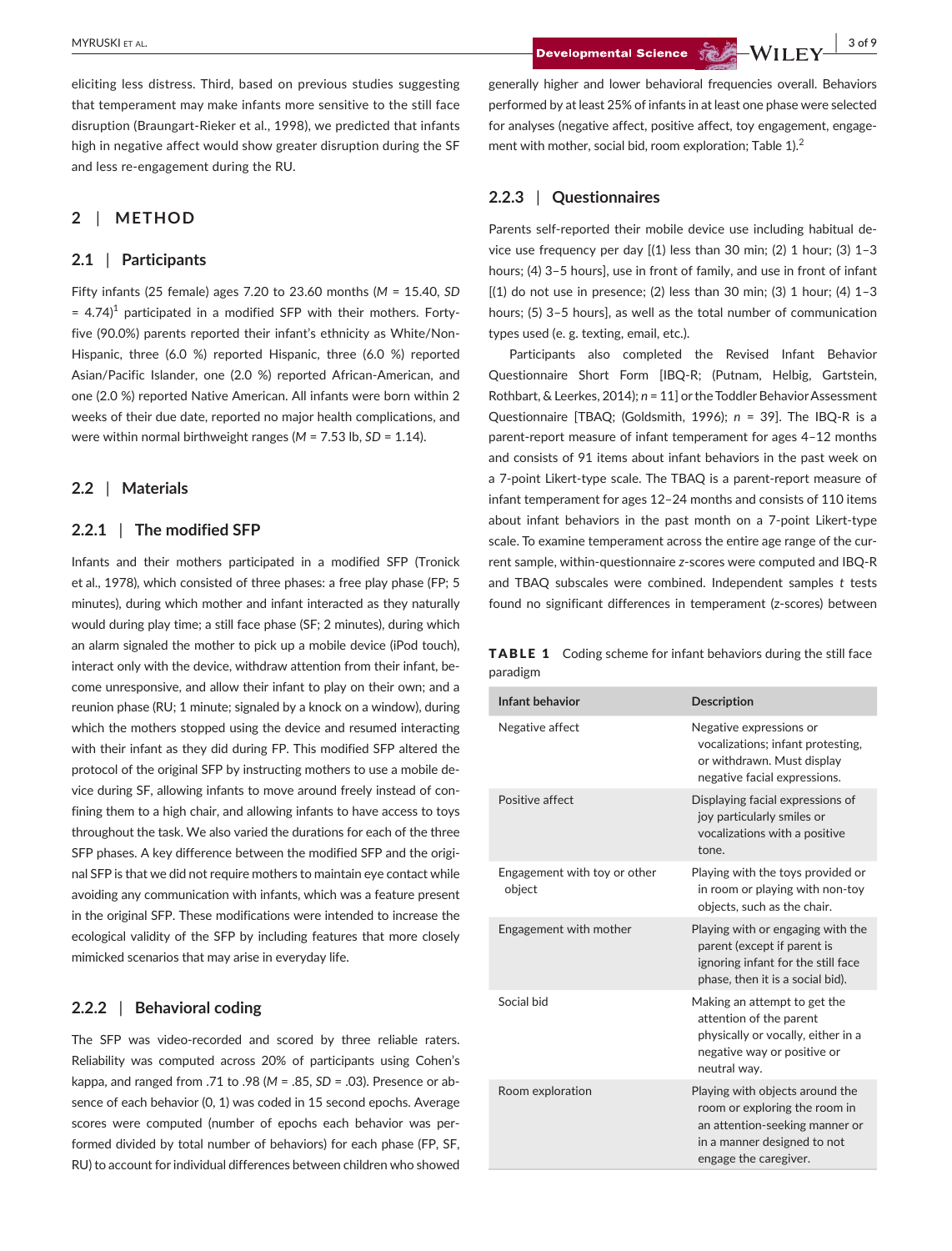**4 of 9 WILEY-Developmental Science Come Account Come and ACCOUNT ALL MYRUSKI ET AL.** 

|  |  |  |  |  |  | <b>TABLE 2</b> Descriptive statistics for SFP behaviors |  |  |  |  |  |  |  |  |
|--|--|--|--|--|--|---------------------------------------------------------|--|--|--|--|--|--|--|--|
|--|--|--|--|--|--|---------------------------------------------------------|--|--|--|--|--|--|--|--|

| <b>Behavior</b>           | Min | Max  | Mean (SD) |
|---------------------------|-----|------|-----------|
| Free play phase           |     |      |           |
| Negative affect           | .00 | .80  | .07(.16)  |
| Positive affect           | .00 | 1.00 | .29(.25)  |
| Toy engagement            | .15 | 1.00 | .92(.15)  |
| Engagement with<br>mother | .00 | 1.00 | .68(.26)  |
| Room exploration          | .00 | .95  | .44(.29)  |
| Still face phase          |     |      |           |
| Negative affect           | .00 | .78  | .17(.24)  |
| Positive affect           | .00 | .57  | .06(.12)  |
| Toy engagement            | .20 | 1.00 | .82(.22)  |
| Social bid                | .00 | 1.00 | .26(.27)  |
| Room exploration          | .00 | 1.00 | .50(.31)  |
| Reunion phase             |     |      |           |
| Negative affect           | .00 | 1.00 | .10(.20)  |
| Positive affect           | .00 | 1.00 | .21(.27)  |
| Toy engagement            | .00 | 1.00 | .70(.41)  |
| Engagement with<br>mother | .00 | 1.00 | .63(.38)  |
| Room exploration          | .00 | 1.00 | .32(.37)  |

infants whose parents completed the infant (IBQ) or toddler (TBAQ) version of the questionnaire (*p*s > .10). Subscales represented on both versions of the questionnaire that captured characteristics relevant to behavior during the SFP were examined: activity level, approach/interest, attentional control (duration and orienting from IBQ-R and appropriate attentional allocation from TBAQ), and negative affectivity (higher order subscale consisting of fear, sadness, distress to limitation, and falling reactivity).

#### **2.3** | **Procedure**

This study was approved by the institutional review board of the Pennsylvania State University. Parents and infants participated in either one (2.5 hour duration) or two (to prevent infant fatigue; 1.5

TABLE 3 Descriptive statistics for maternal device use

hour duration) lab visits, as part of a larger study. Following informed consent, parents completed questionnaires reporting their infant's temperament and demographics. Participants then completed the modified SFP task with their infant (approximately 8 minutes). The modified SFP task was video-recorded to allow for observation of infant behaviors. Participants were compensated with \$50 and infants received a T-shirt with the lab logo.

## **3** | **RESULTS**

#### **3.1** | **Descriptive statistics**

Descriptive statistics for infant behavior during the SFP, maternal device use, and infant temperament are presented in Tables 2–4.

Pearson correlations were conducted to examine associations between infant age and sex relative to other study variables. Infant age was normally distributed, and there were an even number of males and females in the sample. There were no differences between males and females in child temperament (*p*s > .10), maternal mobile device use habits (*p*s > .10), or infant behaviors during the SFP (*p*s > .10). Older infants showed more engagement with mother during FP (*r* = .46, *p* = .001), and infant age was positively correlated with attentional control (*r* = .34, *p* = .02) and approach/interest (*r* = .42,  $p = 0.003$ ). Infant age was not significantly correlated with maternal mobile device use (*p*s > .10). Although there were only limited relations between infant age and other measures, due to the wide age range of the sample, age was included as a covariate in subsequent analyses to control for the potential influence of developmental stage on observed behaviors (e.g., greater mobility, verbal skills in older infants).

## **3.2** | **Analytic plan**

First, as a manipulation check, we examined within-subject differences in behaviors across the three phases of the SFP to confirm that the parameters of the task elicited varying levels of child behaviors. Second, a series of regressions were conducted to examine the main research question regarding the relationship between maternal device use and infant behavior in the SFP.

| Maternal device use                                                                  | Min           | Max | Mean (SD)    |
|--------------------------------------------------------------------------------------|---------------|-----|--------------|
| How often do you use your device(s)?                                                 | 1             | 5   | 2.74(0.97)   |
| Do you use your device(s) in the<br>presence of family members? If so, how<br>often? | $\mathcal{P}$ | 5   | 2.92(.80)    |
| Do you use your device(s) in the<br>presence of your baby? If so, how<br>often?      |               | 4   | 2.54(.68)    |
| Communication types                                                                  | 8             | 14  | 10.34 (1.24) |

*Note*. Response scale for device use frequency (per day) = (1) less than 30 min; (2) 1 hour; (3) 1-3 hours; (4) 3–5 hours; (5) more than 5 hours.

Response scale for use in front of family and baby (per day) = (1) do not use in presence; (2) less than 30 min; (3) 1 hour; (4) 1–3 hours; (5) 3–5 hours.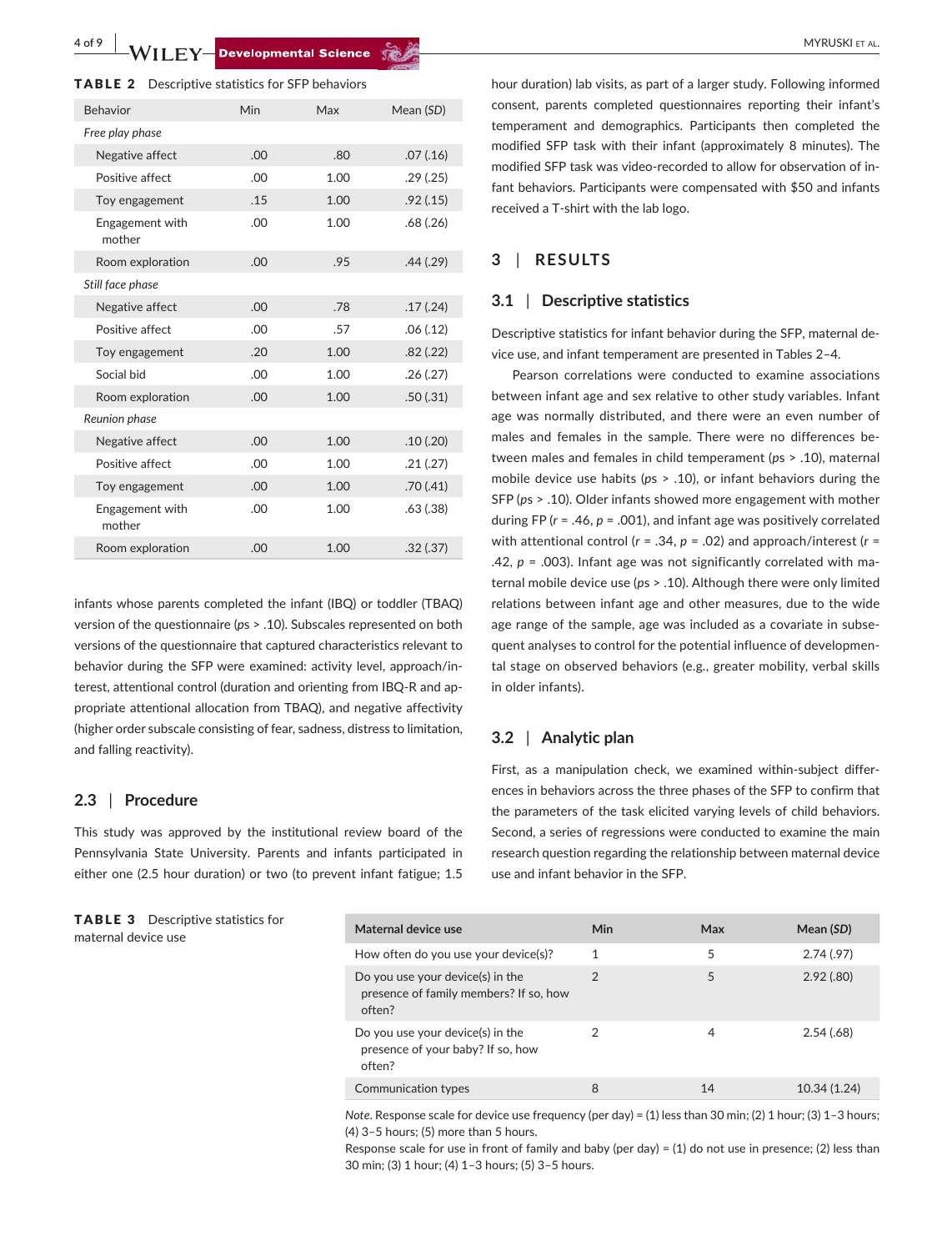#### TABLE 4 Descriptive Statistics for Temperament Questionnaire Subscales

| <b>Temperament</b>            |              |              |         |      |            |
|-------------------------------|--------------|--------------|---------|------|------------|
| <b>Questionnaire Subscale</b> | Measure used | $\mathsf{N}$ | Min     | Max  | Mean (SD)  |
| Attentional control           | z-Score      | 50           | $-1.87$ | 1.80 |            |
|                               | <b>IBQ</b>   | 11           | 2.25    | 5.27 | 3.49(0.99) |
|                               | <b>TBAQ</b>  | 39           | 2.13    | 5.31 | 3.77(0.88) |
| <b>Activity level</b>         | z-Score      | 50           | $-2.10$ | 2.49 |            |
|                               | <b>IBQ</b>   | 11           | 3.93    | 5.67 | 4.67(0.62) |
|                               | <b>TBAQ</b>  | 39           | 2.67    | 6.10 | 4.24(0.75) |
| Approach/interest             | z-Score      | 50           | $-1.94$ | 1.68 |            |
|                               | <b>IBQ</b>   | 11           | 3.70    | 6.75 | 5.27(1.03) |
|                               | <b>TBAQ</b>  | 39           | 1.60    | 5.00 | 3.42(0.94) |
| Negative affectivity          | z-Score      | 50           | $-1.71$ | 3.06 |            |
|                               | <b>IBQ</b>   | 11           | 3.26    | 4.56 | 3.93(0.44) |
|                               | <b>TBAQ</b>  | 39           | 2.16    | 5.03 | 3.26(0.66) |

## **3.3** | **Infant behavior during still face paradigm**

To examine differences across the phases of the SFP, repeatedmeasures ANCOVAs were conducted separately for each behavior (negative affect, positive affect, toy engagement, engagement with mother, social bids, room exploration) with age in months as a covariate, and Phase (FP, SF, RU) as a within-subjects factor (Figure 1). Bonferroni correction was used to control for multiple comparisons in post-hoc paired-samples *t* tests (adjusted *p* = .017).

*Affect*: Mirroring the effects of the traditional SFP, infants showed more negative affect during SF versus FP, [*t*(49) = 2.98, *p* = .004; *F*(2, 96) = 5.67, *p* = .005, *ƞ<sup>p</sup>* 2 = .11]. In contrast, infants showed less positive affect during SF versus FP [*t*(49) = −7.14, *p* < .001] and RU [*t*(49) = −3.85, *p* < . 001; *F*(2, 96) = 23.11, *p* < .001, *ƞ<sup>p</sup>* <sup>2</sup> = .33]. Positive affect was also greater during FP in comparison to RU [*t*(49)  $= 2.64, p = .011$ ].

*Toy engagement*: Infants showed more toy engagement in FP compared to SF [*t*(49) = 3.37, *p* = .001] and RU [*t*(49) = 2.16, *p* < .001; *F*(2, 96) = 11.25,  $p < .001$ ,  $\eta_p^2 = .19$ .

*Social behaviors*: Infants also showed less engagement with mother during SF compared to FP [*t*(49) = −17.64, *p* < .001] and RU [*t*(49) = −11.37, *p* < .001; *F*(2, 96) = 117.83, *p* < .001, *ƞ<sup>p</sup>* <sup>2</sup> = .71]. Social bids were used more in SF compared to FP [*t*(49) = 6.76, *p* < .001] and RU [*t*(49) = 5.51, *p* < .001; *F*(2, 98) = 37.70, *p* < .001, *ƞ<sup>p</sup>* <sup>2</sup> = .44].

*Exploration*: Finally, infants explored the room less in RU compared to SF [*t*(49) = −3.50, *p* = .001; *F*(2, 98) = 6.89, *p* = .002, *ƞ<sup>p</sup>* <sup>2</sup> = .13].

## **3.4** | **Infant temperament and behavior during still face paradigm**

To identify covariates for regression analyses, infant temperament was examined in relation to mobile device use and child behavior during the SFP. Pearson correlations revealed that infants with greater parent-reported negative affectivity showed less engagement with mother during FP (*r* = −.31, *p* = .03), and less room exploration during RU (*r* = −.30, *p* = .03). Infants with greater parent-reported activity level expressed more negative affect during SF (*r* = .29, *p* = .04). Infants with greater approach/interest engaged in more room exploration during SF (*r* = .32, *p* = .03).

## **3.5** | **Maternal mobile device use and infant behavior during still face paradigm**

Associations between self-report of maternal mobile device use and behavior during the SFP were examined using linear regressions as follows: 1st step = age, sex, and infant temperament variables (negative affectivity, activity level, approach/interest); 2nd step = maternal device use (separately for mobile device use variable: overall habitual use, use in front of family, use in front of infant); DV = infant behavior during SFP, separately for each phase. Infant temperamental variables were included as covariates since they correlated with infant behavior. The Benjamini-Hochberg correction (Benjamini & Hochberg, 1995) was applied to correct for multiple comparisons for each phase.<sup>3</sup> This procedure, which involves ranking *p*-values and accounts for the number of tests conducted, was applied separately to each family of regressions (i.e., separately for each SFP phase), since this correction approach assumes independence of samples. All *p-*values reported below are raw, and were significant using a false discovery rate criterion of 0.25 which is recommended for research questions that are a first, relatively exploratory step (Benjamini & Hochberg, 1995). Based on these parameters, raw *p*-values less than approximately .085 were considered significant.

## **3.5.1** | **Free play phase**

Maternal mobile device use did not significantly predict infant behavior during the SFP (*p*s > .10).

## **3.5.2** | **Still face phase**

Greater habitual device use was associated with less room exploration [β = −.39, *t*(49) = −2.70, *p* = .01; Figure 2], and more frequent device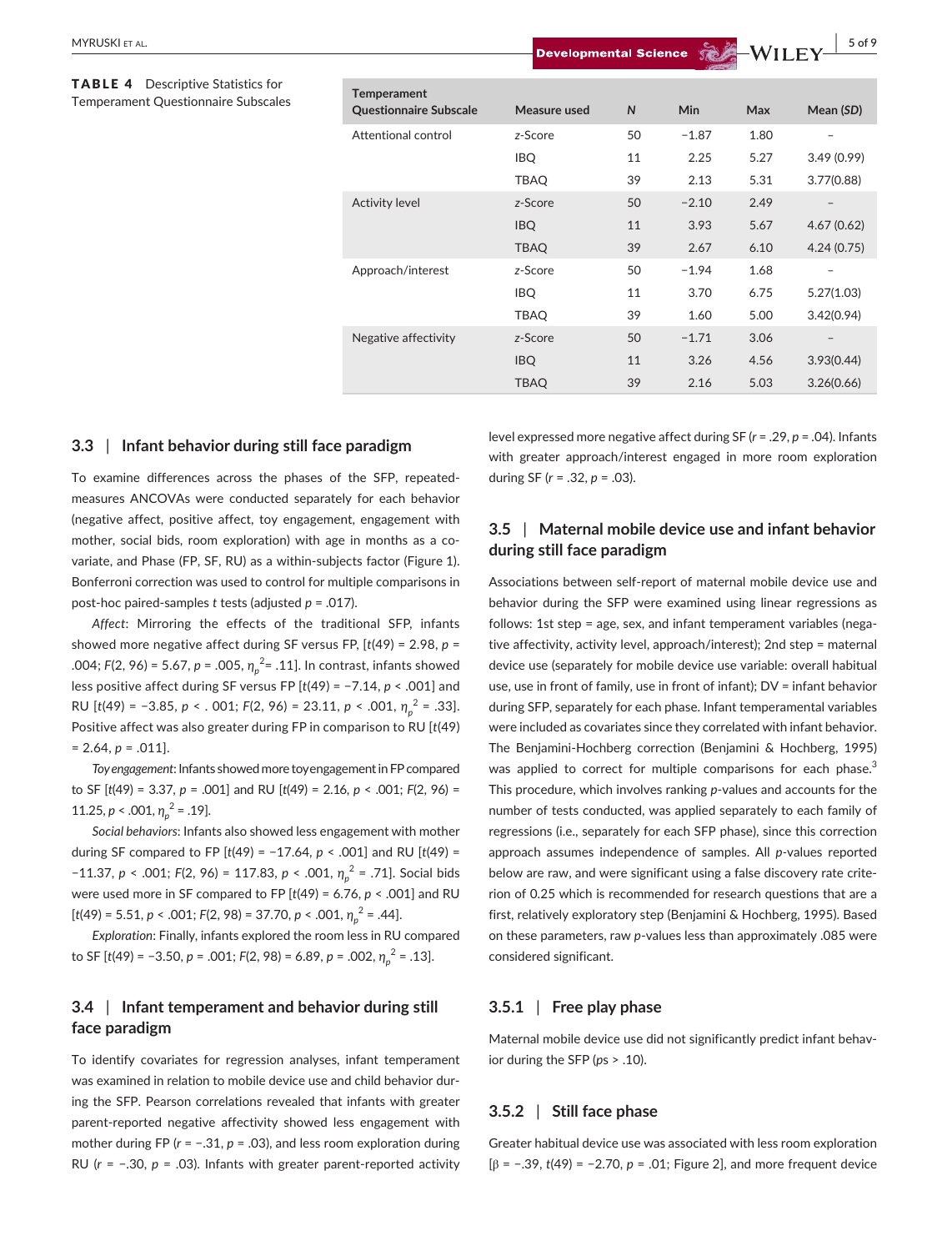**6 of 9 WILEY-Developmental Science Come Account Come and ACCOUNT MYRUSKI ET AL.** 



FIGURE 1 Infant behavior significantly differed across the three phases of the still face paradigm. Notably, the still face phase elicited greater negative affect, but less positive affect



FIGURE 2 Greater parental device use predicts less infant room exploration during the still face phase, while controlling for infant temperament

use in front of infant was associated with less positive affect  $[\beta = -.35, ]$ *t*(49) = −2.37, *p* = .022].

#### **3.5.3** | **Reunion phase**

Greater habitual device use [β = −.38, *t*(49) = −2.55, *p* = .014], and more specifically greater use in front of infant [β = −.29, *t*(49) = −2.05, *p* = .047], was associated with less room exploration. Greater habitual device use [β = −.30, *t*(49) = −1.96, *p* = .057], as well as use in front of infant [β = −.29, *t*(49) = −1.95, *p* = .057], was marginally associated

with less positive affect. Greater habitual device use [β = −.36, *t*(49) = −2.54, *p* = .015; Figure 3], more use in front of family [β = −.25, *t*(49) = −1.79, *p* = .081], as well as more use in front of infant [β = −.28, *t*(49) = −2.03, *p* = .048], was associated with less engagement with mother during this phase.

## **4** | **DISCUSSION**

Since infants tend to respond to maternal unresponsiveness during the SF phase with distress (Trevarthen, 1977), the SF phase is characterized by a decrease in positive affect and an increase in negative affect (Mesman et al., 2009). Consistent with the extant literature, the modified SFP using a mobile device in the current study produced robust differential patterns of infant behavior between the three phases. Infants expressed increased negative affect in the SF versus FP, as well as decreased positive affect and engagement with mother in SF versus both FP and RU. Infants also increased social bids during the SF in an attempt to obtain their caregiver's attention. Infants displayed more toy engagement during FP versus the other phases, likely due to the fact that infants were adjusting to the new environment and parents aided in toy engagement when they were available to interact, whereas during RU infants were preoccupied with reengaging with the parent and they lacked scaffolding for play during SF. Finally, infants explored the room less in RU compared to SF, possibly because they were more focused on reuniting with their mother following the SF phase. In fact, as predicted, infant engagement with mother increased significantly between the SF and RU phases. Twoway engagement was greater in FP and RU when the rules of the task allowed for it, whereas social bids were greater when the parent was unavailable during SF. These observed patterns illustrate that the modified SFP may act as a potentially analogous paradigm to the original SFP and can be used to understand the implications of maternal device use on infant social-emotional functioning.

Results of the current study also indicated that individual differences in infant temperament contribute to behavior during the SFP phases. Infants with higher parent-reported temperamental negative affectivity engaged less with their caregiver during FP. During RU, infants with higher negative affectivity displayed less room exploration, indicating less recovery. This is consistent with findings that infants high in negative affectivity showed less emotion regulation during SF, blunting recovery during RU (Braungart-Rieker et al., 1998; Mesman et al., 2009). During SF, infants with greater activity level scores showed more negative affect. It is possible that it is more challenging for more active infants to deal with their nonresponsive parent, resulting in increased negative affect. Finally, infants with greater approach/ interest scores showed more room exploration during SF. Increased approach and interest scores may be related to decreased fear (Buss, 2011; Rothbart et al., 1992) and increased curiosity about the environment, resulting in increased room exploration.

An important goal of the current study was to examine the impact of maternal device use on infant emotion regulation and parent–infant interactions. Although previous research suggests that physical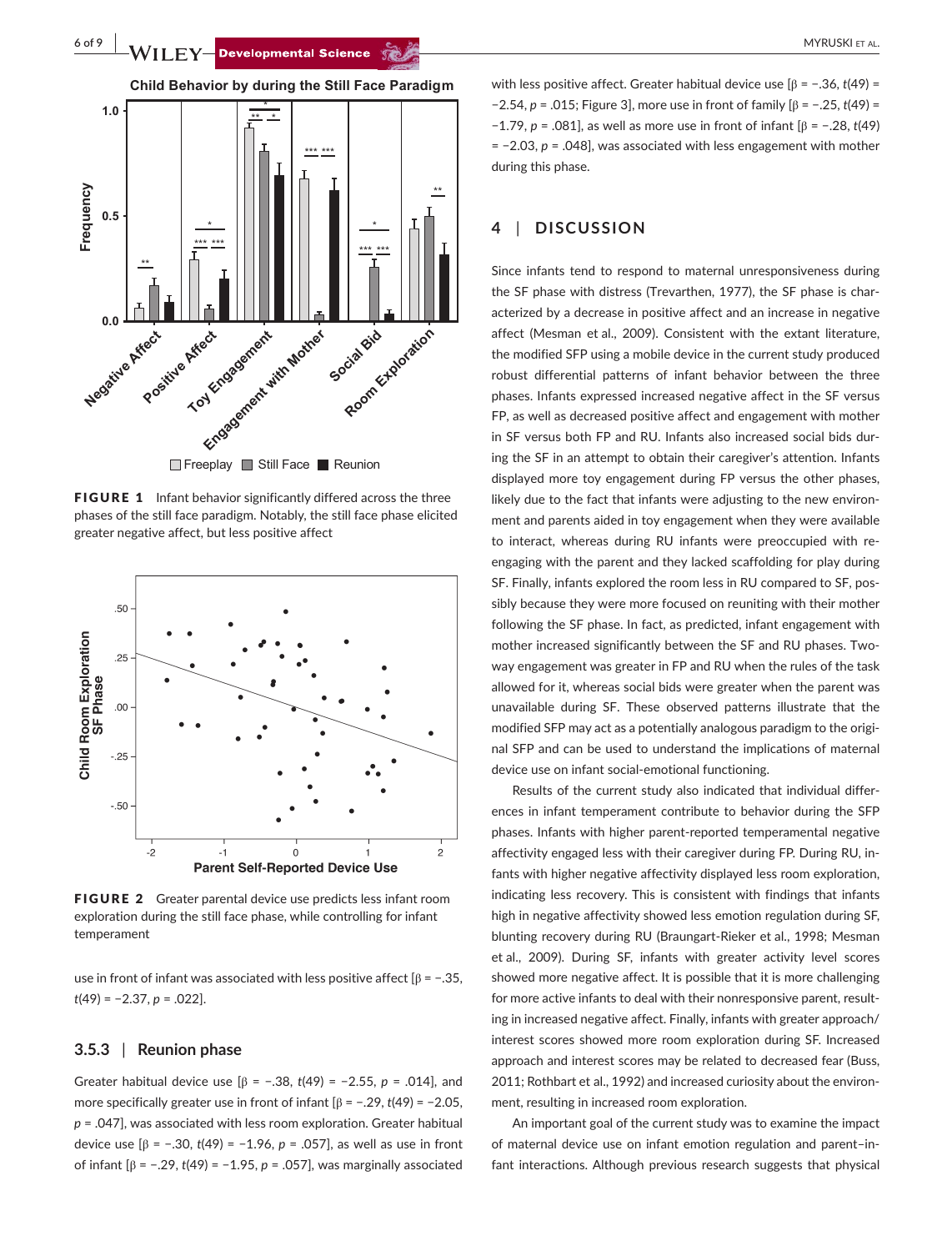

FIGURE 3 Greater parent device use was associated with less infant positive affect (left) and engagement with mother (right) during the reunion phase, while controlling for temperament, suggesting reduced recovery following disruption in parent–infant interaction

and emotional unavailability may decrease the quality of the social exchange (Field, 1994), no study has examined the effect of maternal device use on infant behavior and emotion regulation. The results of the current study suggest that greater maternal mobile use is associated with behavior patterns across the SFP phases, even when infant temperamental traits are taken into account. Contrary to predictions, infants of mothers who frequently used devices did not show less negative affect, or more positive affect, during the SF phase. We did note decreased room exploration during SF and RU as a function of greater habitual use, indicating that these infants were not unaffected by the disruption. These findings may suggest that parental habitual device use may be associated with an infant's ability to adjust to their environment and highlight the need for future research in this area.

Importantly, during RU, greater habitual device use was associated with less positive affect, less engagement with mother, and less room exploration. The RU phase is crucial in that it provides an opportunity for the parent and infant to reconnect. However, the current study showed that with greater habitual device use, the reunion between mother and infant was not as successful. Consistent with previous research showing that greater parental mobile device use was related to less interaction with children (Radesky et al., 2015), and insensitive or aggressive parent responses to social bids (Radesky et al., 2014), the current findings suggest that frequent habitual device use may reduce the successful repair of interactions following disruptions. These results highlight the importance of research surrounding parental device use and its impact on both infant emotional regulation development and the quality of social exchange in parent–infant interactions. The modified SFP represents a promising theoretical framework for this research.

Although the results from the current study confirm the findings that parental mobile device use is associated with infant socialemotional functioning and parent–infant interactions, some limitations should be noted. First, the age range included in the current study was relatively wide, encompassing developmental stages with varying levels of mobility, language ability, and understanding of others' intentions. For these reasons, age was included as a covariate in all main analyses. Age did not significantly alter the pattern of results when examining either infant behaviors across stages or relations between maternal device use and infant behavior. Although the current findings represent a crucial starting point and previous studies have illustrated that the SFP can be used across a wide age range (Weinberg et al., 2008), future studies must investigate smaller age ranges and/ or track changes longitudinally across early childhood to more concretely understand when and how maternal device use impacts socialemotional development. Also, the current study lacked a comparison group or comparison condition exposed to the classic SFP at the same age. Future studies should aim to address this gap to establish if the two versions elicit similar patterns of behavior in the same child.

In addition, contrary to the classic SFP, in the modified SFP with a mobile device, toys were freely available, infant mobility was not restricted, and mothers were not instructed to maintain eye contact during SF. Importantly, these variations included in the modified SFP more closely resemble real-life parent–child interactions involving disruptions in social-emotional communication, thus increasing the ecological validity of this paradigm. Due to these differences, the current SF may have elicited overall lower levels of negative affect versus other behaviors as compared to the classic SF (Braungart-Rieker et al., 2014; Fuertes et al., 2006; Montirosso, Casini et al., 2015; Montirosso, Provenzi et al., 2015; Provenzi et al., 2015). This difference in negative affect frequency could also be due to differences in coding methods used (e.g., 30 second epochs versus second-by-second microanalysis). It also may be that infants are more accustomed to disruptions due to mobile device use and thus were not as distressed as they would be by the classic SFP. These subtle, low-level expressions of negative affect might be common among children whose parents habitually and frequently use mobile devices, and future research should examine their function, such as serving to re-engage the parent or express distress.

An additional limitation is that the response scale for parental mobile device use only went from (1) less than 30 minutes per day to (5)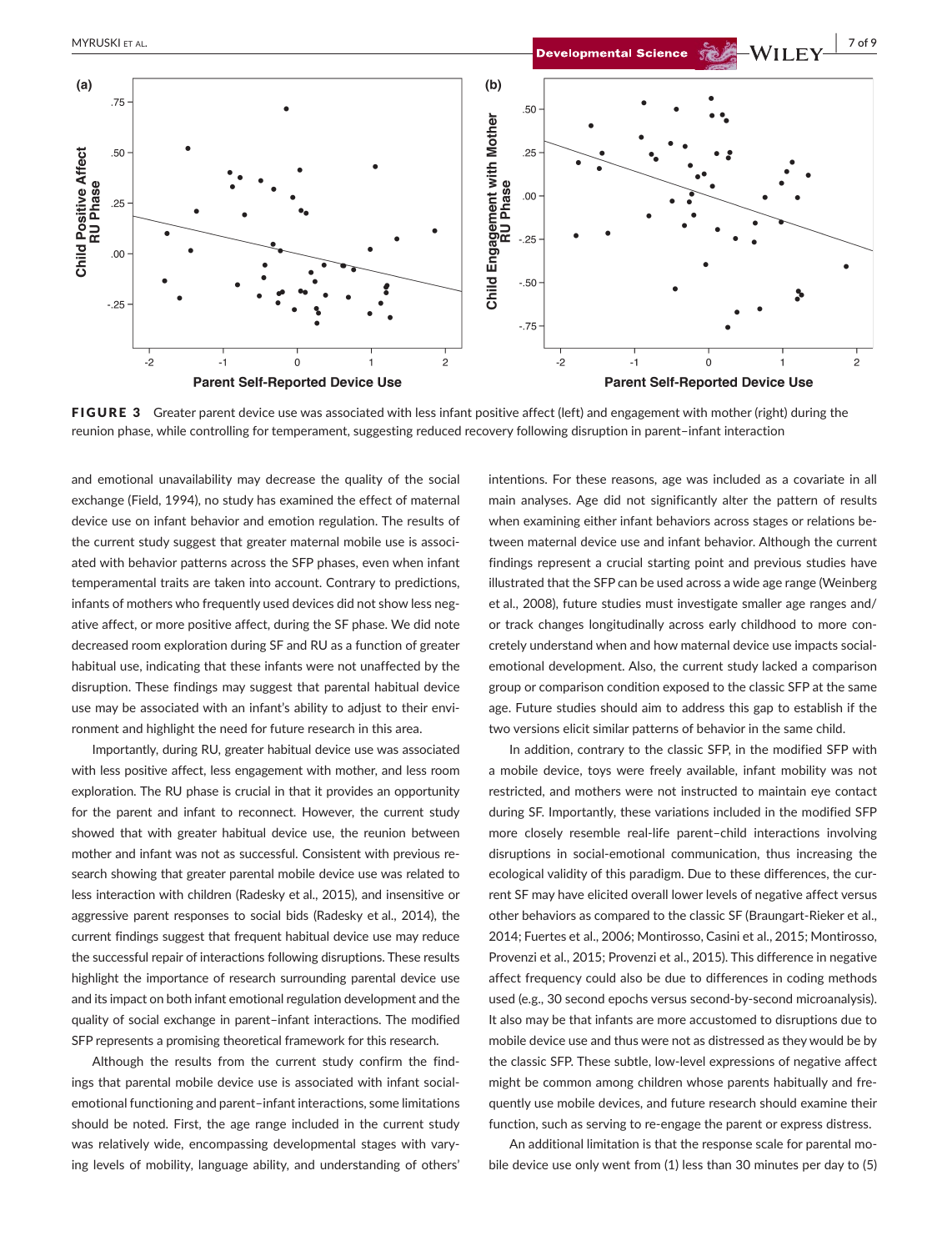**8 of 9 WILEY-Developmental Science SECONDER CONSUMER ALL CONSUMER ALL CONSUMER ALL CONSUMER ALL CONSUMER ALL** 

greater than 5 hours per day for three contexts: general device use frequency, use in front of family, and use in front of their infant. Future research should track device use in real time or complete in-home behavioral observations to observe how often parents use their device and how the infant reacts. This would provide a better understanding of how parent device use and how familiarity with a device may impact an infant's responses. It would also be beneficial to track infant socialemotional functioning over time to determine whether device use has a long-term impact on emotion regulation development.

Finally, it is important to note that the durations of the three phases were altered from the original SFP. Similar to previous studies (Weinberg et al., 2008), an extended free play phase was included to allow dyads enough time to adjust to the room in which they had the freedom to move at will, in contrast to the classic SFP. However, the most notable shortcoming of the current SFP design was that the reunion phase was only 1 minute long. Despite this short time-period, infants exhibited patterns of behavior suggesting dyadic interaction repair (e.g., increase in engagement with mother), as well as significant individual differences in recovery behaviors, which related to mobile device use habits. This suggests that, while this short RU phase may not be ideal, it was sufficient to detect notable patterns of infant behavior and lays the groundwork for subsequent investigations. Future studies should extend this phase to observe recovery over a longer period, and track individual differences in recovery trajectories in relation to patterns of daily device use.

The modified SFP used in the current study may represent a fruitful method for examining the use of digital devices in parent–child relationships in a controlled, yet ecologically valid manner. Taken together, results suggest that parental device use influences the quality of parent–infant interactions, and highlight the need for continued research on the role of technology in infant social-emotional development.

#### **ENDNOTES**

- $1$  The current sample was a subsample taken from a larger study examining broader patterns of socioemotional functioning in the first 2 years of life (LoBue, Buss, Taber-Thomas, & Pérez-Edgar, 2017; Morales et al., 2017; Pérez-Edgar, Morales, LoBue, Taber-Thomas, Allen, Brown, & Buss, in press).
- $2$  The distributions for some of the observed behaviors were significantly positively or negatively skewed. However, these skewed behaviors would be expected to be used either extremely frequently or infrequently due to the nature of the paradigm (e.g., task parameters would not be expected to elicit social bids from children during free play or reunion). These skewed behaviors were included in the repeatedmeasures analyses only, in order to track differences in behavior frequency across the three phases.
- $3$  Bonferroni correction for multiple comparisons was used in the analyses of covariance reported above, since Benjamini-Hochberg is not recommended for within-subject tests (Benjamini & Hochberg, 1995).

### **REFERENCES**

Benjamini, Y., & Hochberg, Y. (1995). Controlling the false discovery rate: A practical and powerful approach to multiple testing. *Journal of the Royal Statistical Society. Series B (Methodological)*, *57*, 289–300.

- Braungart-Rieker, J., Garwood, M.M., Powers, B.P., & Notaro, P.C. (1998). Infant affect and affect regulation during the still-face paradigm with mothers and fathers: The role of infant characteristics and parental sensitivity. *Developmental Psychology*, *34*, 1428.
- Braungart-Rieker, J.M., Zentall, S., Lickenbrock, D.M., Ekas, N.V., Oshio, T., & Planalp, E. (2014). Attachment in the making: Mother and father sensitivity and infants' responses during the still-face paradigm. *Journal of Experimental Child Psychology*, *125*, 63–84.
- Buss, K.A. (2011). Which fearful toddlers should we worry about? Context, fear regulation, and anxiety risk. *Developmental Psychology*, *47*, 804–819.
- Field, T. (1994). The effects of mother's physical and emotional unavailability on emotion regulation. *Monographs of the Society for Research in Child Development*, *59*, 208–227.
- Field, T., Hernandez-Reif, M., Diego, M., Feijo, L., Vera, Y., Gil, K., & Sanders, C. (2007). Still-face and separation effects on depressed mother–infant interactions. *Infant Mental Health Journal*, *28*, 314–323.
- Fuertes, M., Santos, P.L.d., Beeghly, M., & Tronick, E. (2006). More than maternal sensitivity shapes attachment. *Annals of the New York Academy of Sciences*, *1094*, 292–296.
- Goldsmith, H. (1996). Studying temperament via construction of the Toddler Behavior Assessment Questionnaire. *Child Development*, *67*, 218–235.
- Hart, S.L., Carrington, H.A., Tronick, E., & Carroll, S.R. (2004). When infants lose exclusive maternal attention: Is it jealousy? *Infancy*, *6*, 57–78.
- Kiser, L.J., Bates, J.E., Maslin, C.A., & Bayles, K. (1986). Mother–infant play at six months as a predictor of attachment security at thirteen months. *Journal of the American Academy of Child Psychiatry*, *25*, 68–75.
- Legerstee, M., & Markova, G. (2007). Intentions make a difference: Infant responses to still-face and modified still-face conditions. *Infant Behavior and Development*, *30*, 232–250.
- LoBue, V., Buss, K.A., Taber-Thomas, B.C., & Pérez-Edgar, K. (2017). Developmental differences in infants' attention to social and nonsocial threats. *Infancy*, *22*, 403–415.
- Mesman, J., van IJzendoorn, M.H., & Bakermans-Kranenburg, M.J. (2009). The many faces of the still-face paradigm: A review and meta-analysis. *Developmental Review*, *29*, 120–162.
- Montirosso, R., Casini, E., Provenzi, L., Putnam, S.P., Morandi, F., Fedeli, C., & Borgatti, R. (2015). A categorical approach to infants' individual differences during the still-face paradigm. *Infant Behavior and Development*, *38*, 67–76.
- Montirosso, R., Provenzi, L., Tavian, D., Morandi, F., Bonanomi,A., Missaglia, S., & Borgatti, R. (2015). Social stress regulation in 4-month-old infants: Contribution of maternal social engagement and infants' 5-HTTLPR genotype. *Early Human Development*, *91*, 173–179.
- Morales, S., Brown, K.M., Taber-Thomas, B.C., LoBue, V., Buss, K.A., & Pérez-Edgar, K.E. (2017). Maternal anxiety predicts attentional bias towards threat in infancy. *Emotion (Washington, DC)*, *17*, 874–883.
- Pérez-Edgar, K., Morales, S., LoBue, V., Taber-Thomas, B.C., Allen, E.K., Brown, K.M., & Buss, K.A. (in press). The impact of negative affect on attention patterns to threat across the first two years of life. *Developmental Psychology*.
- Provenzi, L., Borgatti, R., Menozzi, G., & Montirosso, R. (2015). A dynamic system analysis of dyadic flexibility and stability across the Face-to-Face Still-Face procedure: Application of the State Space Grid. *Infant Behavior and Development*, *38*, 1–10.
- Putnam, S.P., Helbig, A.L., Gartstein, M.A., Rothbart, M.K., & Leerkes, E. (2014). Development and assessment of short and very short forms of the Infant Behavior Questionnaire-Revised. *Journal of Personality Assessment*, *96*, 445–458.
- Radesky, J.S., Kistin, C.J., Zuckerman, B., Nitzberg, K., Gross, J., Kaplan-Sanoff, M., & Silverstein, M. (2014). Patterns of mobile device use by caregivers and children during meals in fast food restaurants. *Pediatrics*, *133*, e843–e849.